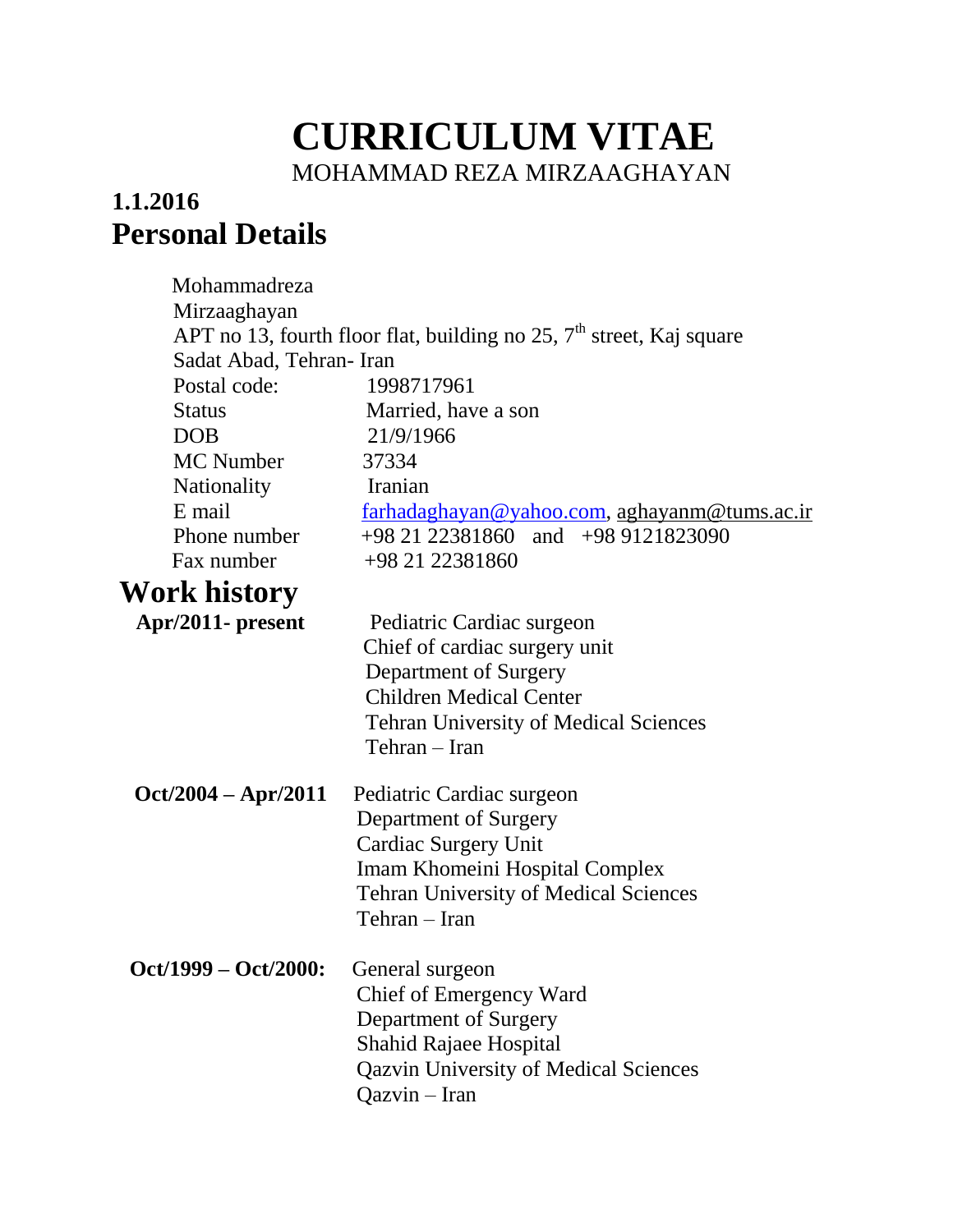| <b>Education</b><br>$Aug/2005 - Dec/2005$ | Clinical Observer in Cardiothoracic Unit at<br>Great Ormond Street Hospital, London UK                                                                                                                                                                          |
|-------------------------------------------|-----------------------------------------------------------------------------------------------------------------------------------------------------------------------------------------------------------------------------------------------------------------|
| $Oct/2000 - Oct/2003$ :                   | Felow of Cardiovascular Surgery<br>Martyr Rajaee Cardiovascular Medical Center<br><b>Iran University of Medical Sciences</b><br>Tehran - IRAN<br>In the final Iranian National Board Examination of<br>Cardiovascular Surgery I gained the top student ranking. |
| Oct/1995 - Oct/1999:                      | <b>Resident of General Surgery</b><br><b>Qazvin University of Medical Sciences</b><br>Qazvin-Iran<br>Iranian Board Certified in Speciality of General Surgery                                                                                                   |
| $Nov/1985 - Dec/1992$ :                   | Medical student<br><b>Meshad University of Medical Sciences</b><br>Meshad - Iran                                                                                                                                                                                |

## **Special Interests**

Congenital Heart Surgery Transposition of great vessels Neonatal cardiac surgery

## **Publications**

1- Z .Khajali MD,SH. Mohammadzadeh MD,M .Maleki MD, M .Peighambari MD, A.Sadeghpoor MD,A Ghavidel MD, B Elahi MD, **M.Mirzaaghayan** MD. Fibrinolytic Therapy for Mechanical Pulmonary Valve Thrombosis. Pediatr Cardiol (2015);36:171–176

2- Sh. Mohammadzadeh MD, A. Sadeghpoor MD, **MR . Mirzaaghayan** MD, Absent Pulmonary Valve Associated With Tetralogy of Fallot and Double Chamber Right Ventricle.Arch Cardiovasc Image. 2013 November; 1(2): 86-9.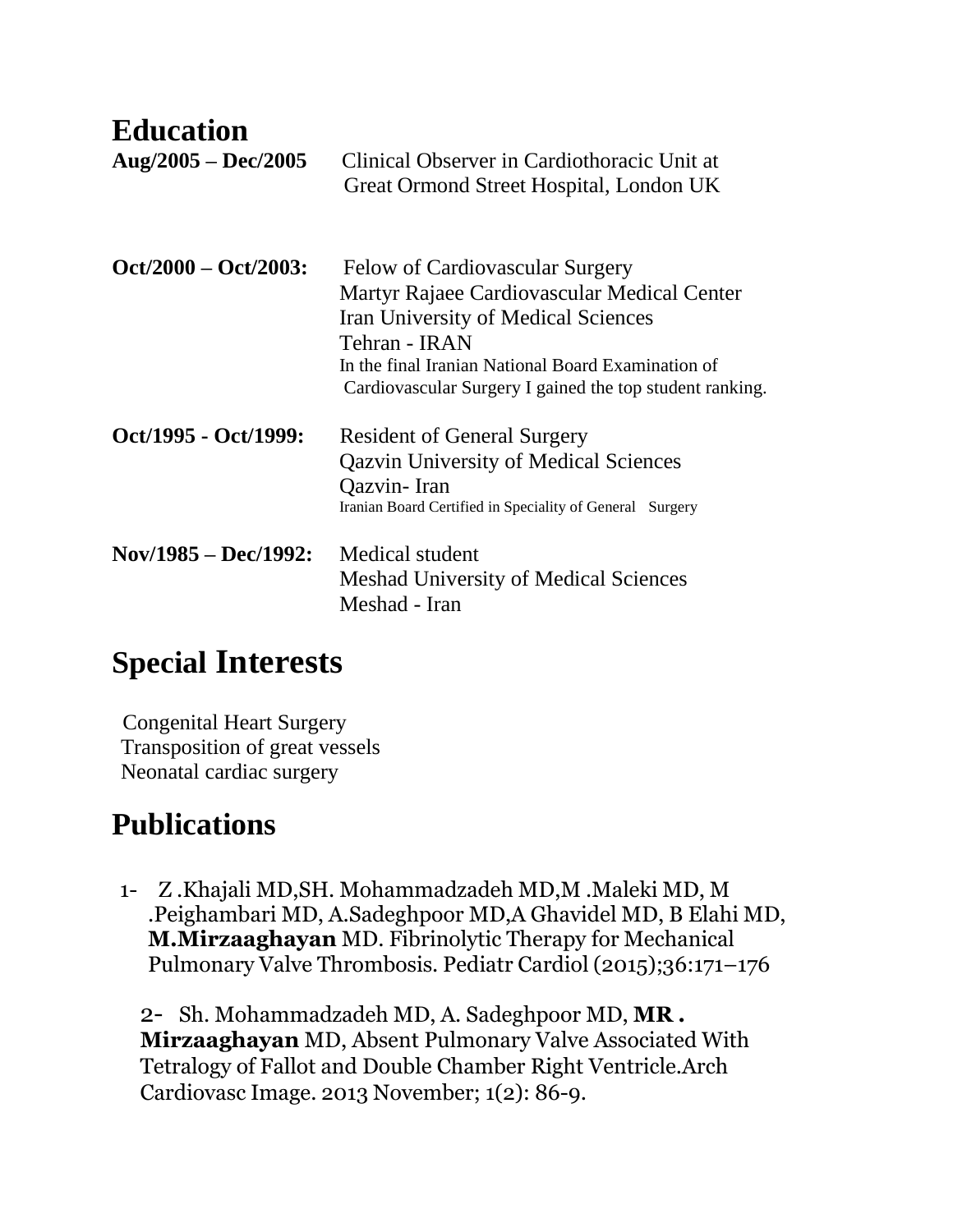- 3- Navabi MA, Rastegar SM, Kiani A, Mohammad MG, Asbagh PA, **Mirzaaghayan MR**, Meysamie AP, Shabanian R. Avoiding cardiopulmonary bypass in extracardiac cavopulmonary connection:does it really matter? J Thorac Cardiovasc Surg. 2010 May;139(5):1183-8.
- 4- Ghasemi A,Pandya S,Reddy SV, Turner DR, Du W, Navabi MA, **Mirzaaghayan MR**, Kiani A, Sloan K, Forbes TJ. Trans-catheter closure of patent ductus arteriosus- What is the bestdevise? Catheter Cardiovasc Interv.2010 Nov 1; 76(5):687-95.
- 5- **Mirzaaghayan M**, Shabanian R, Kiani A. Combination of aortopulmonary window and complete atrioventricular septal defect in a patient with heterotaxy syndrome. Ann Thorac Surg 2009; 87:1295-6.
- 6- **Mirzaaghayan M**, Shabanian R. A huge intrapericardial teratoma in an infant. Pediatr Cardiol 2008; 20:1122-23.
- 7- Shabanian R, Kadivar M, Kiani A, Navabi M, **Mirzaaghayan M**, Kocharian A. A newborn infant with a pulsatile substernal structure in a midline defect; Cantrell's syndrome. Iran J Med Sci 2007; 31(1):48-50.
- 8- Zeinaloo A, Meraji S.M, Sayadpour K, **Mirzaaghayan M.** Device occlusion versus surgery for closure of congenital heart defects: Cost issues in Iran. J Teh Univ Heart Ctr. 2008;3:141-5.
- 9- **Mirzaaghayan M**, Soleimani A, Mohammadzadeh S. Prosthetic mitral valve malfunction; comparisonof thrombectomy and re-MVR. Heart surgery Forum 2008;11(1) 364. Poster presentation
- 10- Yosefnia M, Alaei H, **Mirzaaghayan M.** The results of surgical treatment in patients with congenital aortic stenosis. Poster presentation, the third congress of Iranian society of cardiac surgeons.
- 11- **Mirzaaghayan M**, Navabi M. Comparison of right ventricle to left ventricle pressure ratio at different age groups after total correction of tetralogy of Fallot. Oral presentation, the  $14<sup>th</sup>$  congress of Iranian heart association- 2004
- 12- Navabi M, **Mirzaaghayan M.** Risk factors for reintubation in pediatric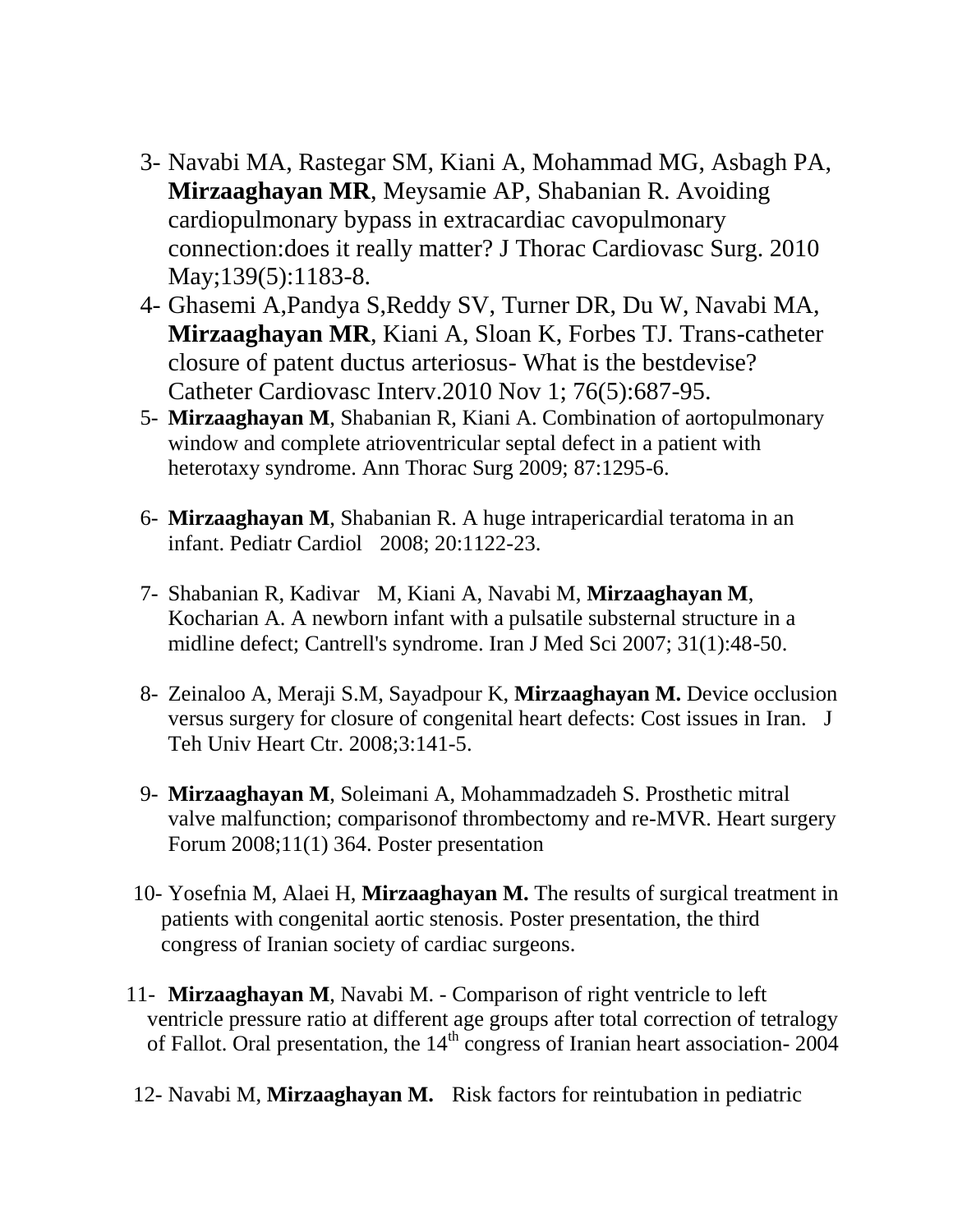intensive care unit after cardiac surgery. Oral presentation, the  $14<sup>th</sup>$  congress of Iranian heart association- 2004

13- **Mirzaaghayan M**, Yosefnia M**,** Saleky S. Results of five year experience with the arterial switch operation in patients with transposition of the great arteries. Oral presentation, the third congress of Iranian society of cardiac surgeons- 2003

14- **Mirzaaghayan M**, Raeisi K, Mohammadzadeh Sh. Analysis of mortality within the first six months after open heart reoperations. Poster presentation, the 14<sup>th</sup> congress of Iranian heart association- 2004

- 15- Yosefnia M, **Mirzaaghayan M**, Mirzaee H. Comparison of right anterolateral thoracotomy with median sternotomy for repair of atrial septal defect. Oral presentation, the third congress of Iranian Society of Cardiac Surgeons-2003
- 16- **Mirzaaghayan M.** Analysis of mortality and its related risk factors after redo cardiac operations. Subspecialty thesis. Iran University 2003.
- 17- **Mirzaaghayan M.** Comparison of single dose versus multiple doses of antibiotic therapy as prophylaxis in patients undergoing appendicectomy. PhD thesis – Qazvin University 1999.

18- **Mirzaaghayan M.** The results of surgical treatment in the patients with ectopic pregnancy. MD project, Meshad University 1992.

### **Membership**

 Medical council of Iran since 1991 Iranian Society of General Surgeons since 1999 Iranian Society of Cardiac Surgeons since 2001 Iranian Heart Association since 2004 European society of cardiothoracic surgeon 2014

#### **Referees**

 **M.A Navabi MD** Associate Professor of Cardiac Surgery